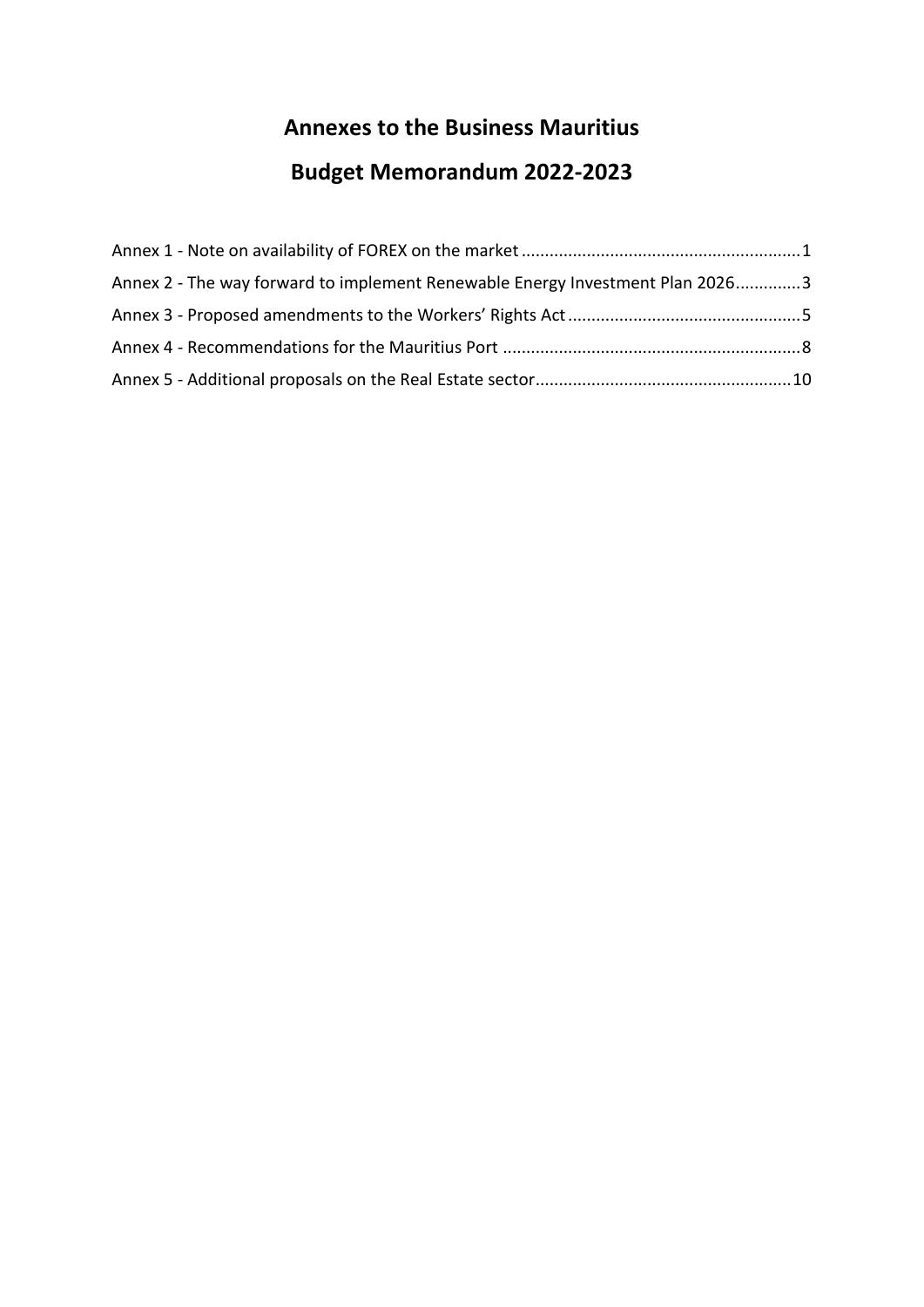<span id="page-1-0"></span>Business Mauritius, 31 March 2022

Based on a sample of 12 companies, the requirements from importers of agro-commodities and agricultural products is estimated at USD 43.4M for March/April 2022 and USD 53.4M from May to August 2022.

|            | March-April | May-Aug | March-Aug |             | March-April | May-Aug | March-Aug |
|------------|-------------|---------|-----------|-------------|-------------|---------|-----------|
|            |             |         |           | In millions |             |         |           |
| <b>USD</b> | 40          | 42.6    | 82.6      | USD eq.     | 40          | 42.6    | 82.6      |
| <b>EUR</b> | 2.5         | 8.2     | 10.7      | USD eg.     | 2.8         | 9.0     | 11.8      |
| ZAR        | 9.4         | 26.5    | 35.9      | USD eq.     | 0.64        | 1.8     | 2.4       |
|            |             |         |           | Total       | 43.4        | 53.4    | 96.8      |

Businesses have expressed an issue in obtaining FOREX, particularly USD and ZAR, on the market.

- For importers, this is a critical issue because with the excess demand for commodities and freight, they are required to pay in full ahead of shipment.
- There is an even greater issue for the business community as lack of FOREX affects investor confidence and the ability to raise capital for Mauritian projects.
- With limited FOREX on the market, some operators are ensuring prudential treasury management to ensure security of FOREX for their future imports.
- There may also be some rational expectation motives as the MUR has been constantly depreciating and lost approximately 20% of its value with respect to the USD since 2019.

It would be necessary to take stock of the hard currency held privately in the market, excluding global business activities and the amount held by sector in order to develop targeted policy measures that would not jeopardise the Mauritius IFC and our strategy to attract international business and talents.

The Balance of Payments situation has improved significantly since the first negative balance in 2020 and has posted surpluses for 3Q21 and 4Q21, with overall balance of payments surplus of Rs25.5 billion in 2021Q4.

The external current account deficit has been estimated at about Rs21.7 billion for 2021Q4, representing around 16.0 per cent of GDP, with a widening of the goods account deficit while a surplus is noted in the services account.

Direct investment in Mauritius, excluding GBLHs and net of repatriation, amounted to Rs4.6 billion, while residents' direct investment abroad, excluding GBLHs, amounted to Rs3.5 billion.

Economic recovery for pillar sectors including tourism, textiles and sugar are well under way.

- In the hospitality sector, current forward bookings for the next 12 months and shows a trend for the high season 22 which is higher than in 2019 (even better than the bumper 2018 figures). At 28 March, we have crossed the 150,000 tourists mark.
- Textiles are showing a net improvement, which is further expected to improve since the current geopolitics situation are encouraging buyers to look for established alternatives such as Mauritius.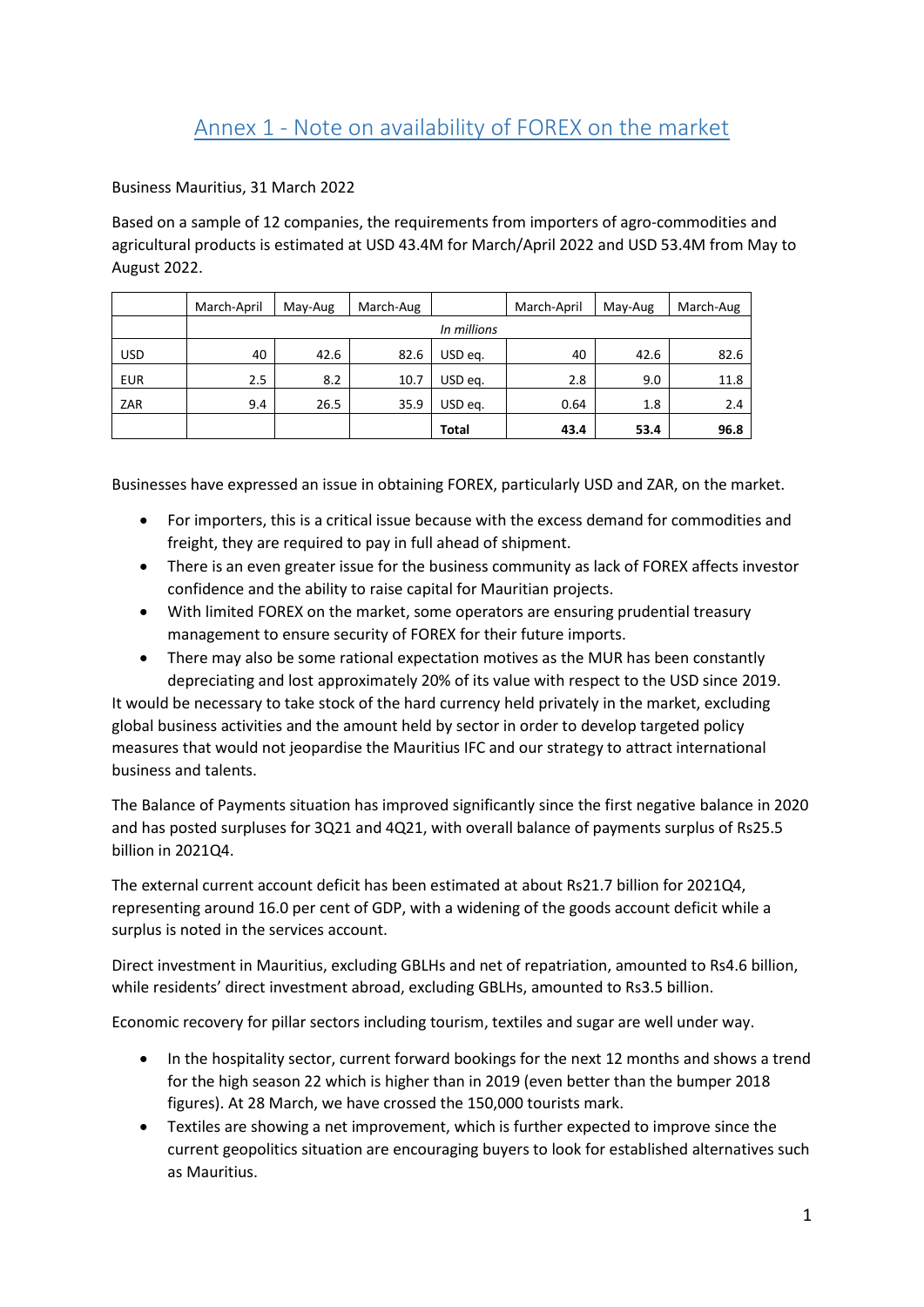With the exit from the EU blacklist, the financial services sector is also prone to see an increase in activities.

The business community believes that the strongest signal the Government can send at this point in time is on confidence on the Mauritian Rupee.

- The central bank has a key role to play to absorb the pipeline and stabilise the MUR through a strong and sustained intervention. With nearly USD 8BN in reserves, it is believed that there is the space for the Bank to intervene without affecting its position vis-à-vis Moody's.
- The business community holds part of its debt in currencies to match their exports. Furthermore, the current corporate debt situation is atypical. Due to lack of visibility created by the pandemic, companies have borrowed in MUR to cover losses and other costs. They have also reduced their CAPEX investments. With better visibility of the future, companies would refinance these debts and take new currency debts for CAPEX which will then be available on the local market.

In this line, there can be a role for corporates in helping in this initiative with some conversion at strategic periods to assist the stabilisation initiative

The strong signal that the MUR is stabilising and that it could even be on the upside, will also motivate those holding for speculative reasons to start selling their FOREX to avoid the carrying cost of MUR financing.

To further encourage the stabilisation of the MUR and increase availability of FOREX on the market, additional policies could be considered.

- The positioning of Mauritius as a safe haven in an uncertain world linked to pandemic, climate change and geopolitical tensions – with an enviable lifestyle could be used to attract talents and investors over the next two years. This could be achieved by a time-bound relaxation of rules regarding purchase of property on the island, say for the next two years.
- The Mauritius port is seen as a location of choice for major shipping lines across the world. The port has received interest for strategic partnerships at several instances. It would be possible to provide a framework for a strategic partnership for the assets of the Port, whilst Government retains a controlling interest. This would serve a dual purpose of creating a Port dynamic, positively impacting bunkering and Freeport services, as well as provide a substantial FOREX inflow in a short period.
- Reviewing our currently high fiscal regime due to the solidarity levy in order to attract foreign investors and talents,

The Mauritian model of competitiveness, flexibility and agility have served the country well and has been replicated by several regional competitors. At this current juncture, it is important to strengthen the confidence of investors in the country, through clear and transparent policies and encouraging free flow of capital, avoiding at all costs the perception that the current exchange rate regime is being challenged as that would be very damaging for the attractiveness of Mauritius as a Financial Centre.

Business Mauritius would request the possibility to discuss the above further with the Minister of Finance at the earliest.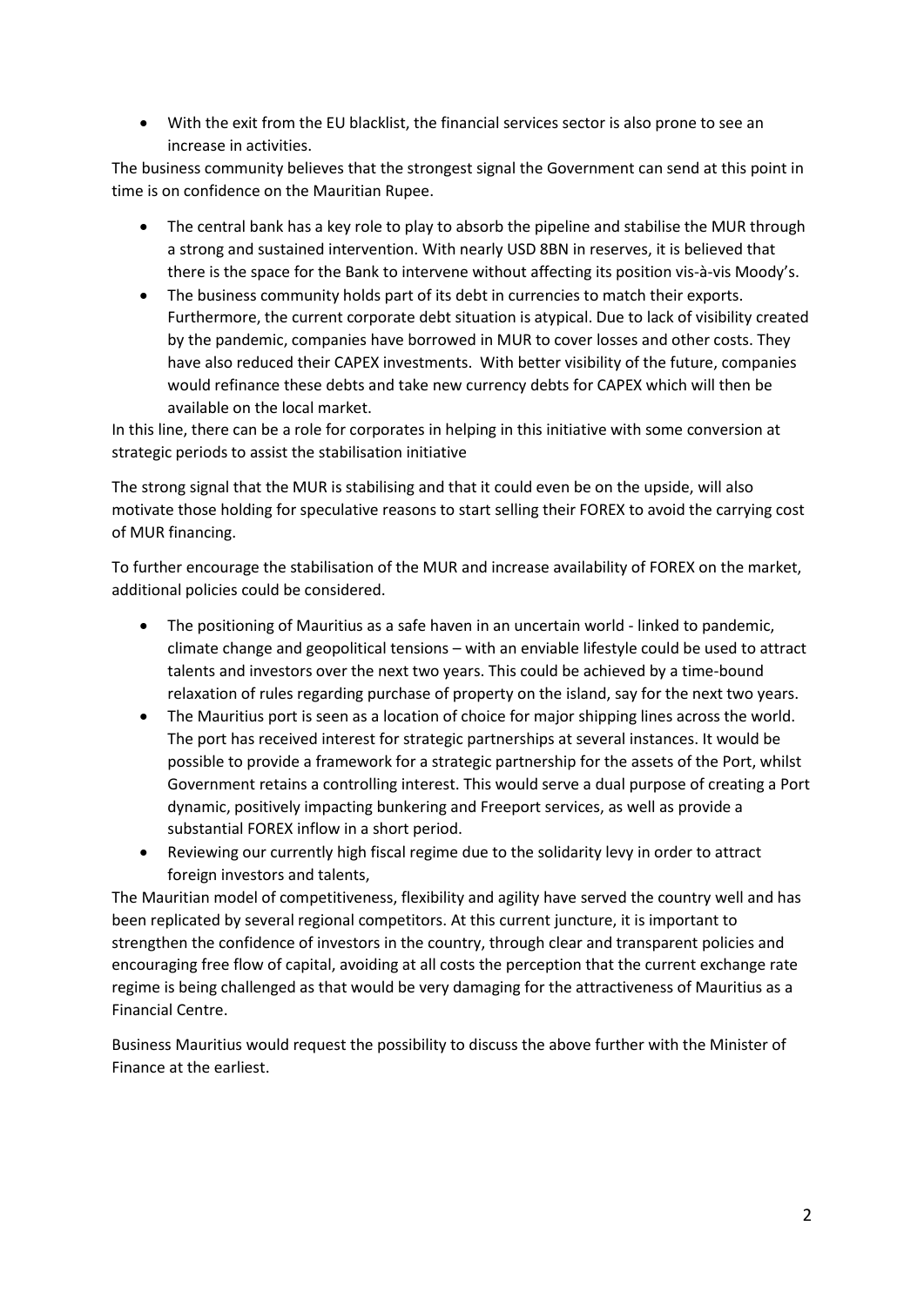# <span id="page-3-0"></span>Annex 2 - The way forward to implement Renewable Energy Investment Plan 2026

## 1. Align MARENA/ BM Targets

Business Mauritius proposes an accelerated Renewable Energy programme to provide greater resilience to the domestic market as well as reduce our dependency on imported fossil fuels.

|                   | BM.       | <b>MARENA RE</b> | Remarks                                                                                   |
|-------------------|-----------|------------------|-------------------------------------------------------------------------------------------|
|                   | IP 2026   | Roadmap 2026     |                                                                                           |
|                   |           |                  | BM supports a strong onshore wind potential.<br>MARENA only considers existing Plaine des |
|                   |           |                  | Roches 15 GWh plant while proposing a more                                                |
| on-shore wind     | 210       | 15               | complex offshore wind power in 2026/2027.                                                 |
| Solar Residential | 75        | 70               |                                                                                           |
| Solar             |           |                  |                                                                                           |
| Commercial        | 300       | 199              |                                                                                           |
|                   |           |                  | To meet the ambitious MARENA targets of                                                   |
|                   |           |                  | 640GWh, fast-track procedures will be                                                     |
|                   |           |                  | necessary especially for ground facilities and                                            |
| Solar Utility     | 300/640   | 640              | battery storage.                                                                          |
| <b>Biomass</b>    | 514       | 363              |                                                                                           |
| Total (GWh)       | 1399/1739 | 1287             |                                                                                           |

A target between 1399 GWh to 1739 GWh is proposed, representing a minimum additional 112GWh to an achievable maximum of 452GWh above the MARENA targets. This is estimated at approximately 45% to 55% of energy demand forecasts of BM and, with the necessary demandmanagement policies, would meet the 60% RE transition objectives.

### 2. Clear RE Investment Frameworks

The main components of the RE Investment Framework could be as follows:

#### **2.1 The Biomass Investment Framework**

- a) A price mechanism per kWh for electricity producers for bagasse;
- b) A price mechanism per kWh for electricity producers for cane trash;
- c) A price mechanism per kWh for electricity producers for woodchips;
- d) A price mechanism per kWh for electricity producers for non-sugar biomass imported; and
- e) An indexation mechanism for all producers of biomass electricity.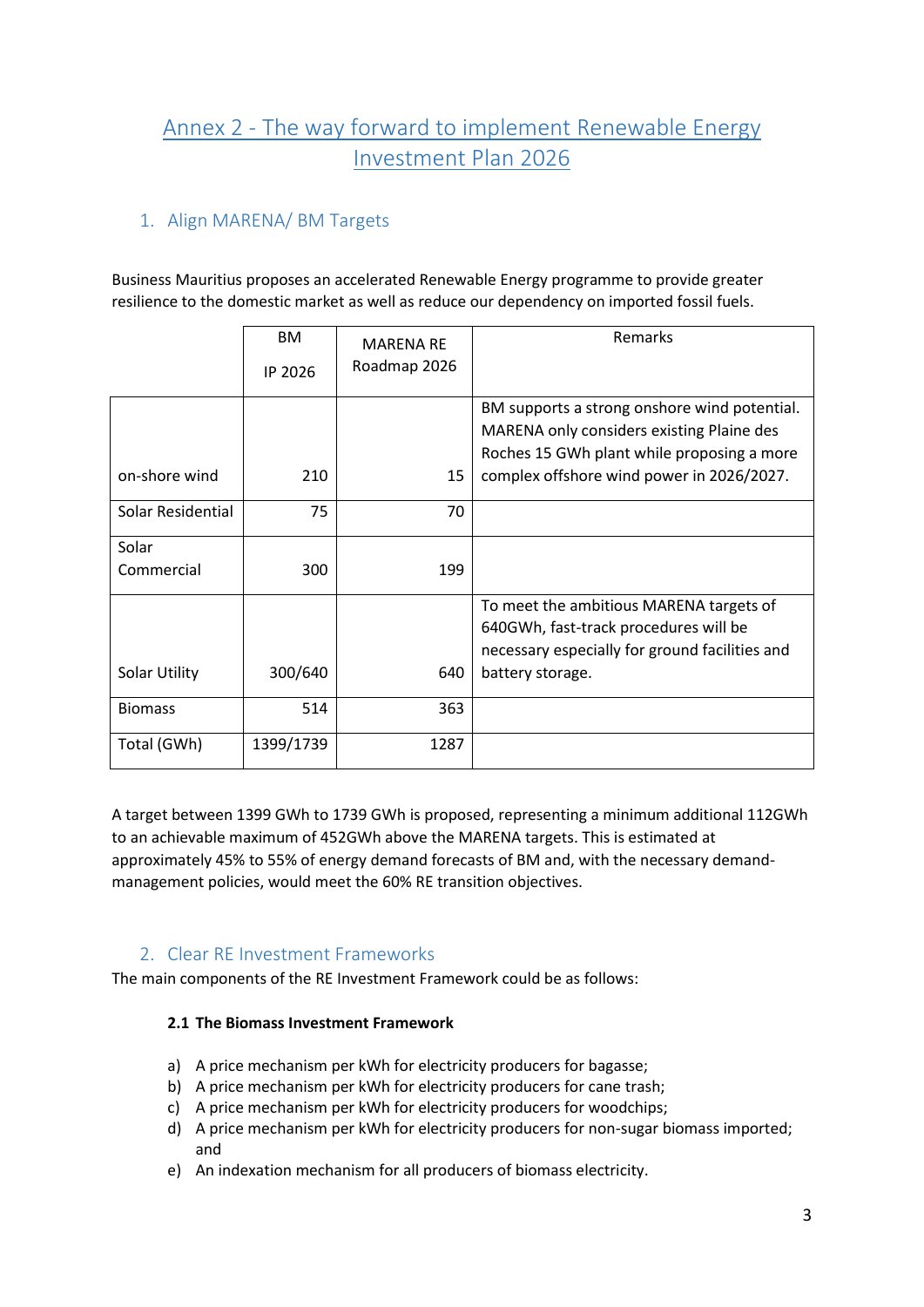#### **2.2 The Solar PV Investment Framework**

- a) A timeline of 3 months for clearing all projects under SSDG and MSDG;
- b) An agreed price of Rs 4.50 for SSDG; and
- c) An agreed price and indexation mechanism for MSDG.

#### **2.3 Fast track for EIA clearances**

A fast-track mechanism for EIA clearance for all RE projects

#### **2.4 A dedicated innovation program**

Based on a principle similar to the Collaborative Research and Innovation Grant Scheme (CRIGS), it is proposed that a dedicated innovation support program of Rs 500 M, be put into place.

### 3. Process to finalise Investment Framework

#### **3.1 Existing committees:**

- MOFEP on Import Substitution in the context of the international crisis
- EDB Public-Private committee on Energy
- MCIA on the National Biomass Framework
- MARENA RE Roadmap 60% in 2030

#### **3.2 Our suggestions:**

A joint Import Substitution (Energy) Committee (ISEC) with a mandate to finalise Investment Framework to meet agreed targets set as paragraph 1 above. The committee would include representatives of MOFED, MEPU, EDB and BM.

It is believed that two technical committees should assist the ISEC, including the existing Subcommittee on Biomass Framework to achieve biomass target but also a new subcommittee to work on non-biomass to achieve targets on solar PV and wind.

#### 4. Outcomes

The Business Mauritius proposal would displace at least Rs 3.2BN of fossil fuel consumption per annum as well as create an estimated Rs 30BN of investments in the energy sector.

Investment Frameworks to be finalised in 6 weeks.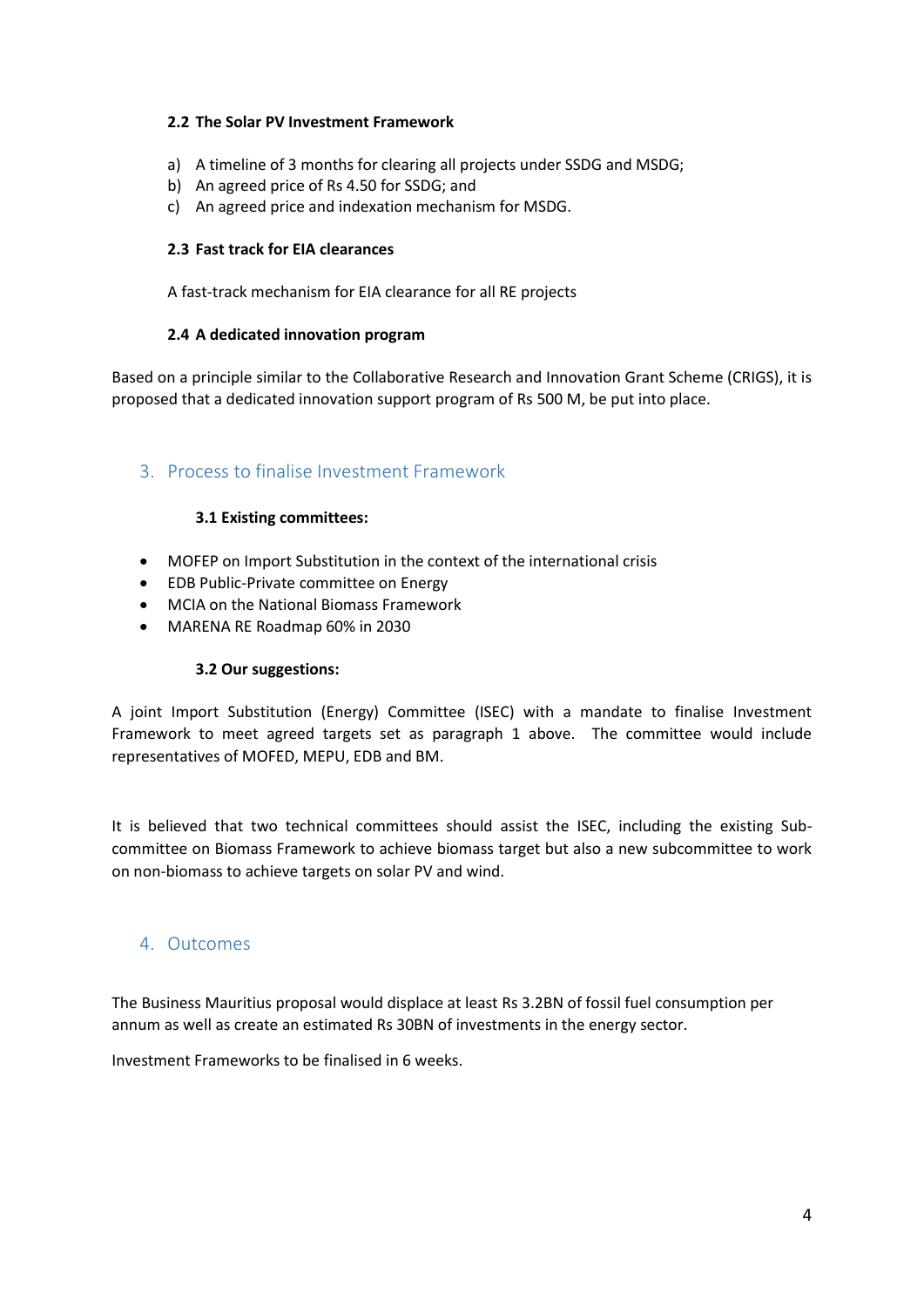# <span id="page-5-0"></span>Annex 3 - Proposed amendments to the Workers' Rights Act

### 1. Section 3 – Application of the Act

• Subsection 3(2)(e) to be amended to exempt the application of Part V. of the Act to workers drawing more than 600k annually and who are working under work from home arrangements.

• This will promote a wider adoption of family friendly work practices from a more diverse segment of the labour market.

### 2. Section 16 – Compromise Agreement

• To amend section 16(3A) to provide that where a compromise agreement concerning termination of employment is made between a worker and an employer whereby the worker has negotiated a compensation package for his years of service, no contributions for past services and no shortfall of contributions should be payable to the PRGF by the employer.

• The law should recognise the will of contacting parties under an agreement. This will allow the practice of negotiating voluntary and amicable settlements as it has always existed in the past under employment relationships. Additionally, we will be moving away from a litigation culture and this will contribute to promote sound and conducive industrial relations at the workplace.

#### 3. Section 24 – Overtime

• To amend section 24(4) to provide for the computation of overtime perform during week days on weekly basis instead of calculating on a daily basis.

• This will promote and increase the use of shift work and other flexible working arrangements.

### 4. Section 25 – Notional calculation of basic hourly rate

- To standardize the notional calculation of basic hourly rate for full-time workers on the basis of a month to be deemed to consist of 195 hours.
- To prescribe formula to compute the notional daily basic rate for part time workers.

#### 5. Section 45(8) – Refund of Annual Leave

• The refund of unutilised annual leave is very costly and puts additional strain on small businesses at a time when additional payments such as end of year bonus is also payable. Refund should be limited only to cases where application of such leave has been made by the worker and such request has not been acceded by the employer for operational reasons.

• Businesses under their leave policies recommend and prefer that their employees enjoy their annual leaves as annual leaves provide an opportunity for short term compensatory breaks and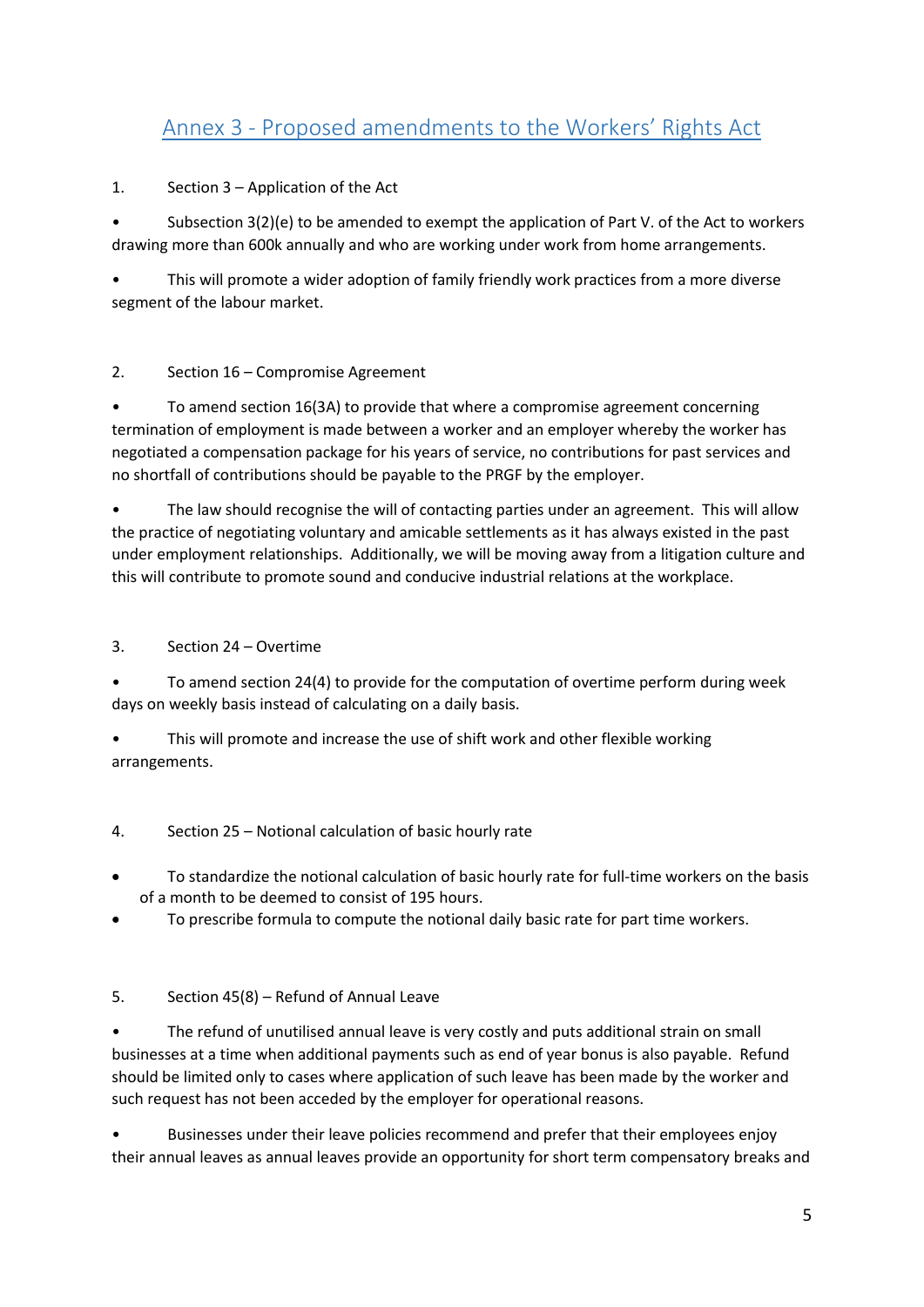the reconciliation of personal obligations. Accumulating annual leaves for refund purposes negates the health and safety benefits of such leaves.

6. Section 54 – End of Year Bonus

• To provide for the payment of end of year bonus on the basic salary as per the End of Year Gratuity Act 2001 to align the payment of EYB to every worker, irrespective of their salary drawn.

The computation of EYB on the basis of 1/12th earnings is costly and act as deterrent for employers to introduce any incentives/productivity payment to its employees.

## 7. Section 87 – Interpretation of PRGF

• To amend the definition of monthly remuneration to be defined as the monthly basic wages paid to a worker.

• The payment of monthly contributions to the PRGF on monthly remuneration represents a significant cash outflow for employers, thus, impacting on the day to day operations of enterprises.

Moreover, all other social contributions, such as social contribution (CSG), NSF and training levy are paid on basic salary.

It is to be noted that on the exit of an employee, under Section 96 of the WRA, the Administrator will carry out a benchmarking exercise on the basis of 15 days' final remuneration of the worker to compare the gratuity payable against the accumulated fund (contributions for past services + monthly PRGF contributions + Return on Investment)

8. Section 95 and 96 - Contributions for past services/shortfall of contributions

• To amend S95 (Contributions for past services) to be made applicable only in the case an employer wishes to pay same at any time before the retirement/ termination of employment/at death of a worker.

• In case of termination of employment, retirement and death of a worker, there should be no obligation on an employer to pay the contributions for past services. In paying the shortfall of contributions on the basis of 15 days' remuneration per year of service less the accumulated fund, the contributions for past services are already being accounted for in the 15 days' remuneration per year of service.

The requirements to pay contributions for past services and shortfall of contributions on the occurrence of the above mentioned events is not only confusing to employers but also administratively inconvenient as there is duplication of work in respect of calculation, submissions of return and payment of these contributions.

Thus, there is need to make this provision more user friendly to enable its smooth contributions.

• To exempt an employer to pay contributions for past services and shortfall to a worker under PRGF, in cases where the latter has committed a serious gross misconduct such as fraud, theft, gross negligence.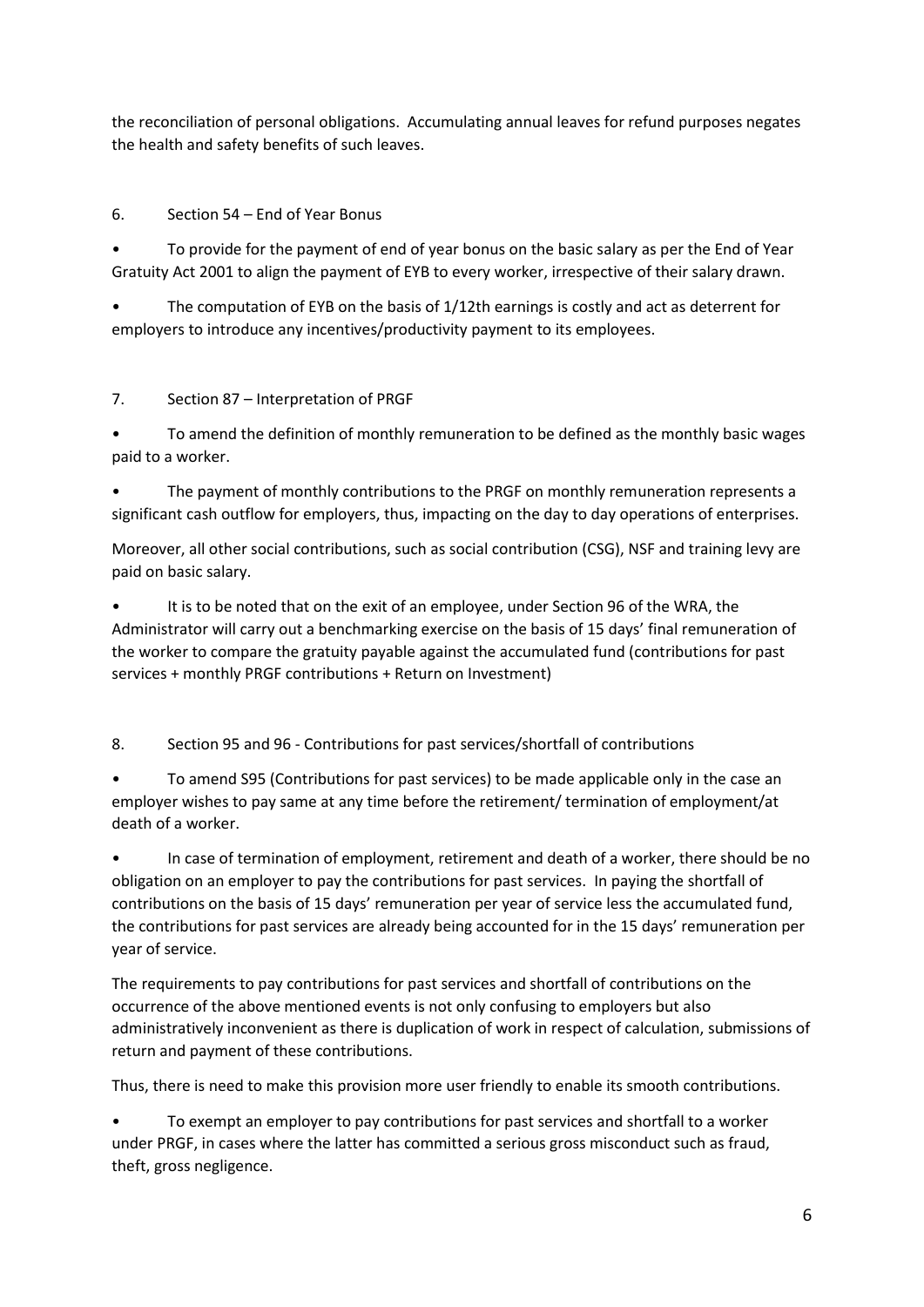- 9. Section 97 Joint liability of employer and job contractor to pay PRGF contributions
- To amend section 97 to exclude an employer to be responsible for the PRGF contributions that should be borne by a job contractor in relation to his employees.
- The Act does not provide a definition of 'job contactor' and the term can be interpreted very widely
- This joint liability remains as a perpetual threat to a principal which must be recognized until the workers' of the job contactor reach retirement. This measure is administratively cumbersome and impacts the financial performance of a company.
- The job contractor is usually a legal entity in its own right who operates with all the registered and approved licenses from the Regulatory Bodies and as such has to bear his obligations as an employer.

#### 10. Section 109 – Gratuity on Retirement

• To amend section 109(4)(a) to allow the deduction of the total amount of any gratuity paid to a worker payable instead of deducting only half of the gratuity paid under a fund or scheme set up by the employer from the gratuity on retirement payable.

• It is to be noted that in cases where an employer has contributed to a private fund or scheme, the gratuity paid to the worker under Section 109 is calculated on the basis of contributions made by the employer to the private fund or scheme. Allowing deductions for only half of the gratuity accumulated under the private fund or scheme is grossly inequitable and serves as a disincentive for businesses to engage and invest in private pension initiatives.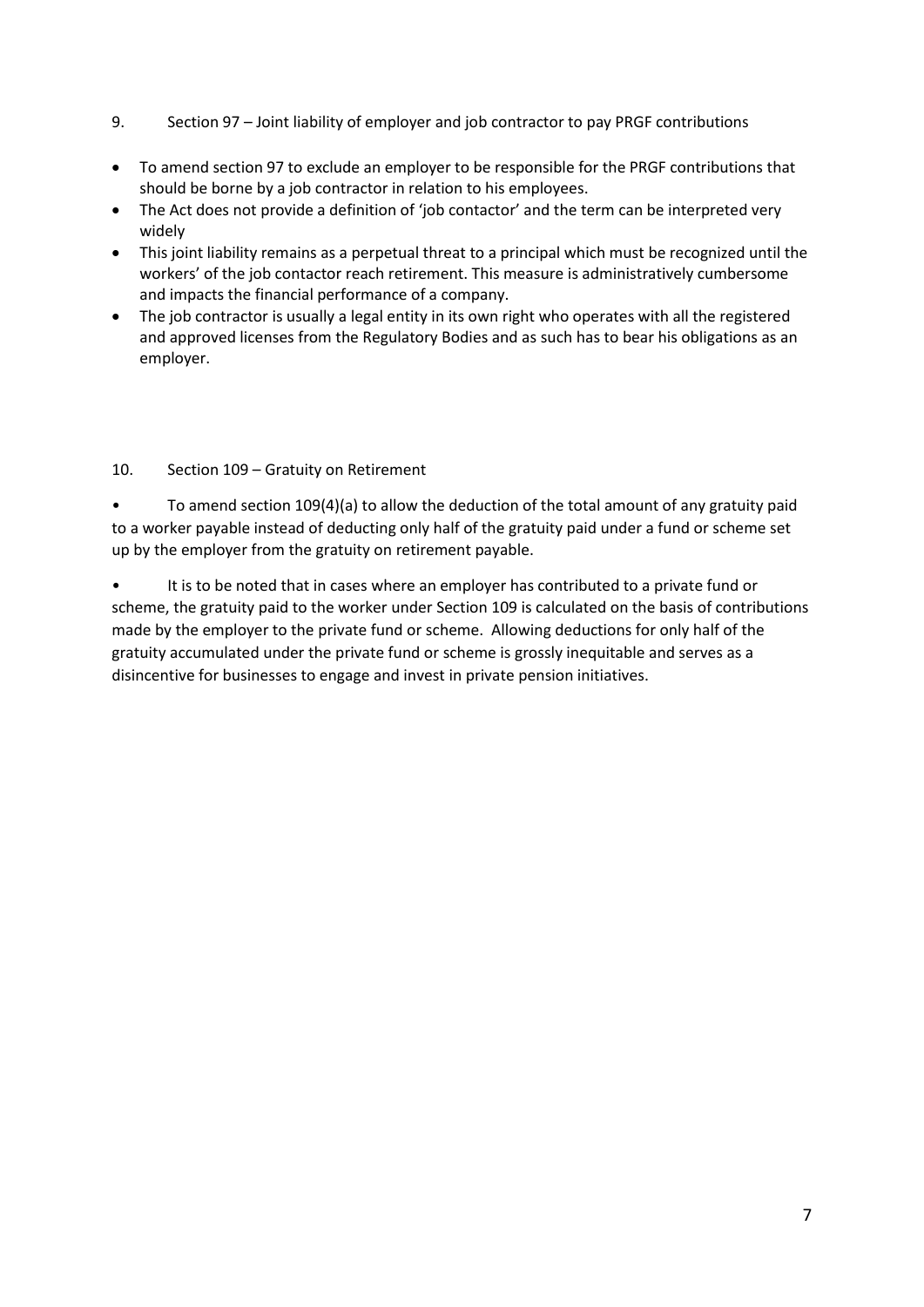# Annex 4 - Recommendations for the Mauritius Port

#### <span id="page-8-0"></span>**Objectives**

- Connectivity make Mauritius more connected with the rest of the world via the seaport. Main KPI – average time taken for shipments to and from the key import and export hubs (including average waiting time to get the vessel and transshipment time)
- Cost reduce the cost to import and export goods. Main KPI average shipment costs to and from key hubs
- Value creation to generate value for Mauritius through its activities, to keep majority of the Mauritius port under Mauritius ownership (not to lose control to any foreign public or private body)

#### **Challenges**

- Governance challenges
	- o MPA owner, operator, and regulator are all the same organization
	- o CHCL again owned by state and very little competition
- Infrastructure dated infrastructure in terms of quay, cranes, and lack of good breakwater
- Productivity CHCL operates the two most important terminals of bulk and container and has very low productivity and no competition and low incentives to change

#### **How do we achieve that?**

- Mauritius as a cargo hub our captive volumes ( $\sim$ 150k TEU annually) are too small to help us with either of the three objectives. With neither the population of Mauritius or consumption / production growing significantly over the years, we will not increase this figure substantially. Hence, we need to have a hub strategy –
	- $\circ$  Transshipment hub to help transship the volumes in the region
	- $\circ$  Light manufacturing SEZ hub to increase the volumes substantially
- Improve Governance improving governance will invite investors that will give us the funding to drive change. The owner, operator, and regulator roles should be separated
- Clear part for terminal privatization (not port privatization) especially container and bulk terminals – this will need reform of CHCL
- Make Mauritius a key service port for bunkers, underwater surveys, small repairs and maintenance, crew change
- Innovation the shipping industry is going green. Mauritius has the chance to be the first green port of the world, and most definitely the Southern Hemisphere. This will be a gamechanger for the port and may even give it a chance to pitch for and operate other ports in the region. MPA has already committed to net-zero b 2040 [\(https://vimeo.com/671007728\)](https://vimeo.com/671007728)

#### **Potential Solution**

Step 1 – Fix governance, release cash for driving strategic projects on infrastructure and energy in the port

- 1.1.Separate the land and asset ownership of the port from MPA to another SPV
- 1.2.Get a minority investor (e.g., a Private Equity firm like Helios, APMC, CDC, et al) against a 2–4-year reform plan for the port. Release USD 100m-400m in the process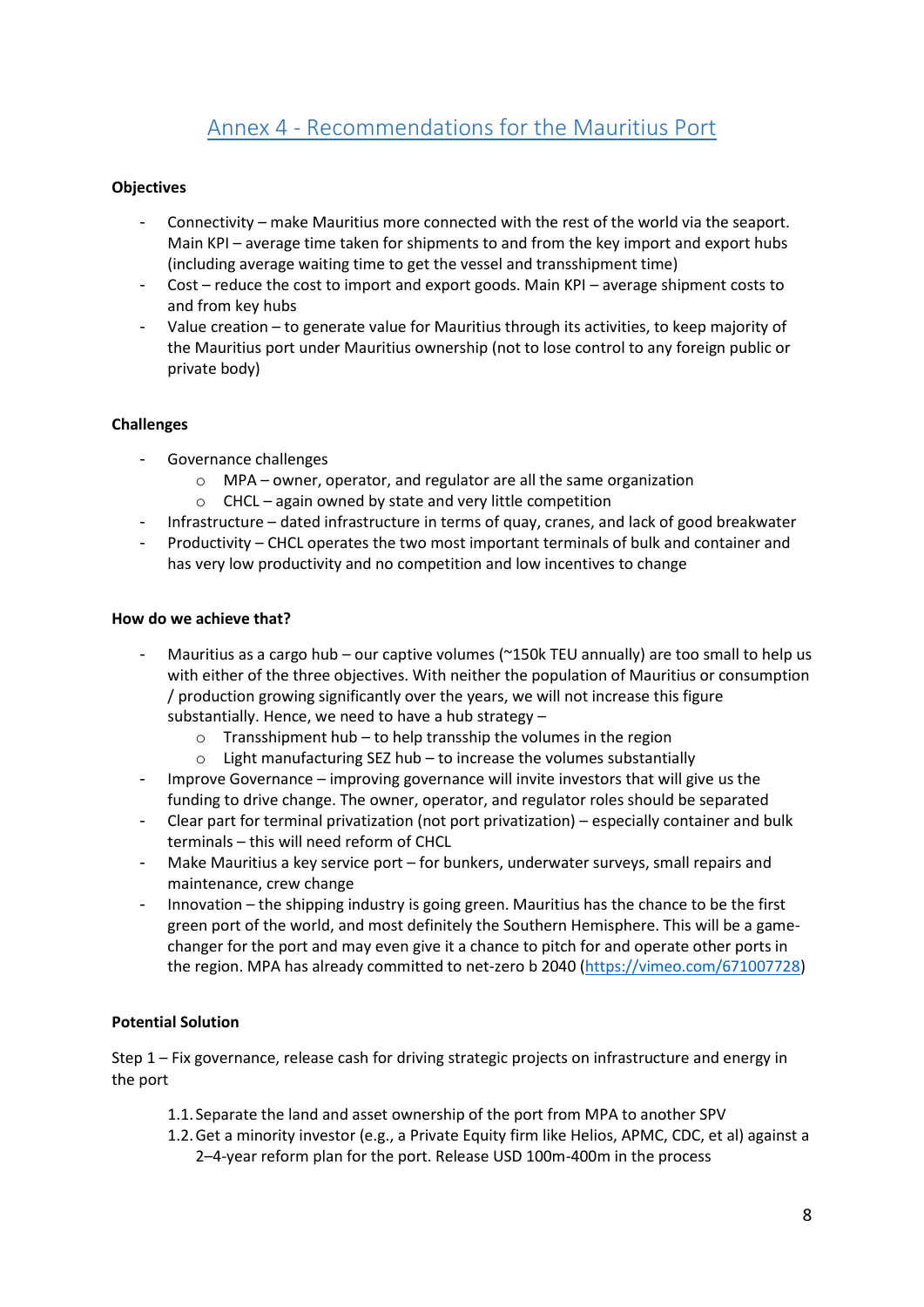- 1.3.Invest part of the money on the right infrastructure immediately to get gains in productivity and kick start reform project
- 1.4.Government to allow Private sector dialogue in the committee discussions for decision making via BM / MEXA / et al

#### Step 2 – Quick gains

- 2.1.Make Mauritius a service hub by tendering for the right services and doing the right marketing – bunkering, crew change, underwater surveys, et al
- 2.2.Prepare the 2–4-year terminals reform plan along with the minority partner and share with the key shipping operators in the region to get their input and also ensure that we get their buy in

#### Step 3 – Reform of Mauritius Ports and Terminals

3.1.Carry out a 2–4-year reform process to ensure that the activities of the port are brought to world class levels to make Mauritius the leading and the only green port of the southern hemisphere as a gateway to eastern freeboard of Africa.

| <b>MPA</b>        | <b>SPV</b>                           | <b>Terminal</b>   | <b>Energy and</b>   |
|-------------------|--------------------------------------|-------------------|---------------------|
|                   |                                      | <b>Operations</b> | <b>Bunkering</b>    |
| Port Policies     | Ownership of assets and              | Container         | Energy              |
| and Governance    | infrastructure at the port.          | Terminal          | infrastructure at   |
|                   | Real estate manager and              |                   | the port to make it |
| Nautical policies | landlord functions                   | General Cargo     | net zero by 2040    |
| and               |                                      | Terminal          | latest              |
| infrastructure    | Award of private-public partnerships |                   |                     |
|                   | in key areas                         | Oil Terminal      | <b>Bunkering</b>    |
| Emergency         | Towage                               |                   | including neofuels  |
| preparedness      | Mooring<br>-                         | <b>Bunkering</b>  |                     |
|                   | Dredging                             | terminal          |                     |
|                   | Pilotage                             |                   |                     |
|                   | Cargo Handling<br>-                  | Cruise terminal   |                     |
|                   | Digital connectivity services        |                   |                     |
|                   | <b>Educational services</b>          | Dry docking       |                     |
|                   | <b>Emergency Management</b><br>-     |                   |                     |
|                   | services                             |                   |                     |
|                   |                                      |                   |                     |
|                   |                                      |                   |                     |

Step 4 – International expansion of the Mauritius Port to make it a regional operator of modern ports and terminals.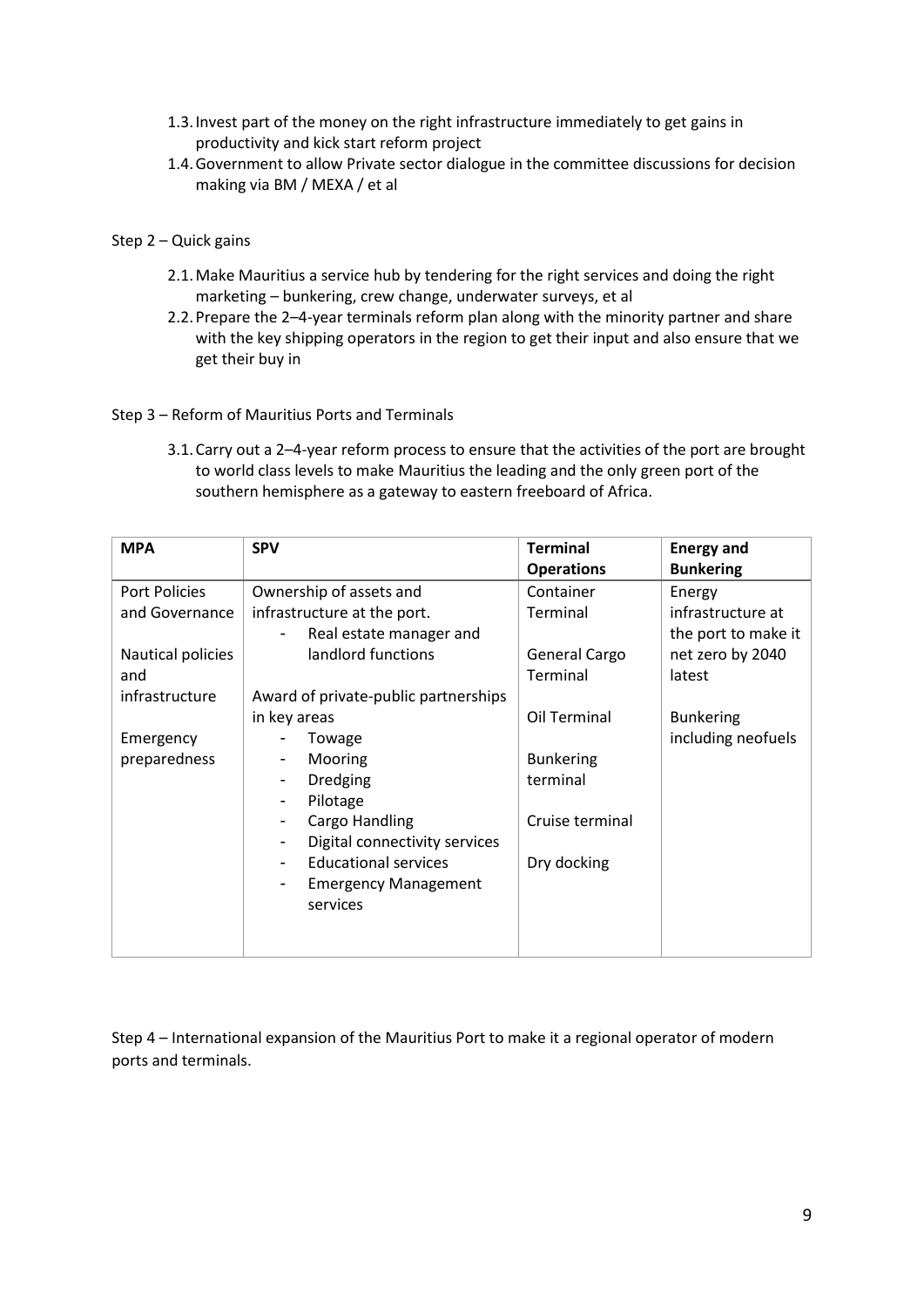# Annex 5 - Additional proposals on the Real Estate sector

<span id="page-10-0"></span>Smart Cities & PDS:

- Extension of the Residential Area within Smart City developments in line with market requirements, by increasing the ratio of Residential to Non-residential to 80/20 in line with good urban practice, instead of the current 50/50.
- Increase the quota for residential serviced plots allowable under the smart city scheme, IRS and PDS Scheme from 25% to 50% as the market has changed and buyers prefer the flexibility of buying plots and then designing their own villas rather than buying off plans.
- Extend the possibility to sell serviced plots to Non-Citizens to 30 June 2026 (Actually 30 June 2024) in PDS and Smart Cities as it takes time for promoters to conceptualize and implement projects and it will be very difficult for new projects to propose this incentive in the coming months as they will not be ready for signature of the Deed of Sale by 30 June 2024;
- PDS, IRS and G+2 projects to be exempted from VAT where deed of Sales signed prior to 31 December 2023 and construction completed by 31 December 2025;
- Authorise foreigners to borrow up to 80% of property value (instead of 60%) as most of them need to take loans;
- MIC to provide Bridging guarantees for VEFA built-up projects targeted for foreigners etc8-year tax holiday to be from the receipt of SC developer certificate and not the SC Certificate
	- o Extend validity of Smart City and PDS permits as a lot of time has been wasted due to lockdowns and closure of borders
	- o Need to find a way to screen PDS and G+2 promoters as many lack experience and their mistakes could severely impact the image of the destination

### Accelerate project implementation timeline:

Projects a take long time to get off the ground due to the difficulty to get permits.

- Remove the requirement to obtain Land Conversion Permits in Smart Cities as project already get initial clearance to convert land into smart city projects through the Smart City application process. Only the Land Conversion Tax, where applicable, needs to be paid with MOA depending on the land-use
- Very High contribution fees paid to CWA & CEB for upgrades that will benefit to the whole region. Should be reviewed and a rate per square meter of construction area of land area be applied. Utility Regulatory Authority to become fully operational as CWA and CEB should not be judge and party
- Modify SIE Act 12th schedule Section 1A 8 (a) as follows:
	- o Extend the validity period from 2 to 4 years after the obtaining the land conversion to allow enough time to obtain all clearances & permits.
- Land Conversion obtained under approved scheme such as VRS, 2:1, should not be time-barred, to avoid time wasted to re-apply etc…
- PV farms up to a capacity of 5MW to be exempted from EIA certificate under the EPA
- Announce fiscal incentives under REIT which is the key success factor
- To amend Section (2B) of Land (Duties & Taxes) Act to reduce the number of non-significant reassessments.
	- o Reassessments by government valuers should be applied only above a threshold of Rs 100,000 or 5% of valuation difference, whichever is higher to avoid assessments for small differences on big transaction (e.g: Rs 100,000 difference is very small for a RS 20m transaction)